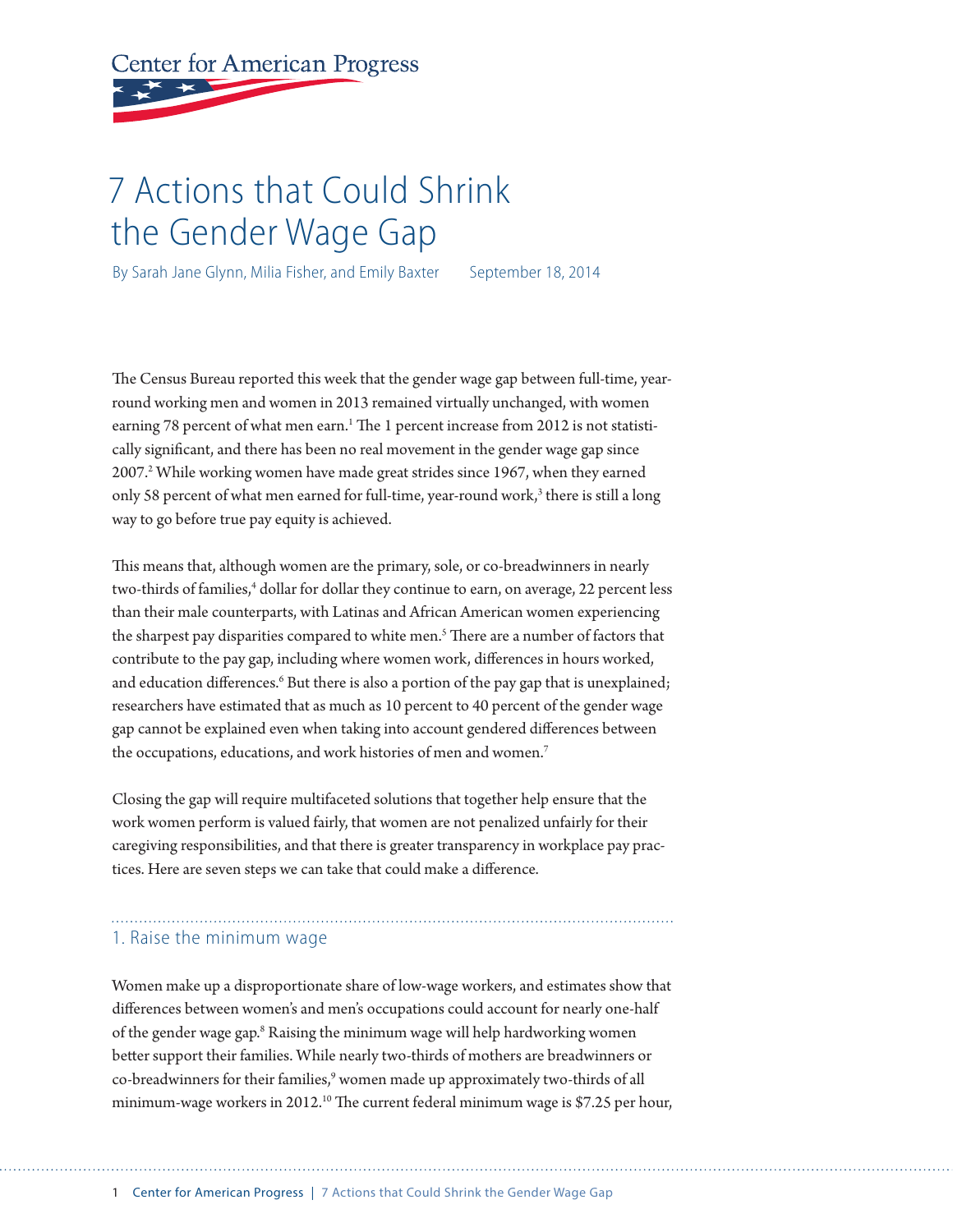which means someone working full time, year round earns only \$15,080 a year. That is below the poverty threshold for any family with children and not far above the poverty line for a single person.<sup>11</sup> Increasing the federal minimum wage to \$10.10 an hour would boost wages for about 15 million women and help close the gender wage gap.<sup>12</sup>

## 2. Raise the tipped minimum wage

The gender wage gap is particularly prominent among tipped workers. The federal tipped minimum wage, which hasn't been changed since 1991, only pays workers \$2.13 per hour.13 According to the Economic Policy Institute, women make up two-thirds of tipped workers and are 70 percent of food servers and bartenders, occupations that comprise more than half of the tipped workforce.<sup>14</sup> Tipped workers have a higher poverty rate than non-tipped workers, and 46 percent rely on government assistance to make ends meet.<sup>15</sup>

As the burden of tipped-wage poverty falls primarily on women and their families, raising the tipped minimum wage could make a real difference in decreasing the gender pay gap. Recent proposals advocate raising the tipped minimum wage to 70 percent of the minimum wage to ensure that the majority of a worker's income is coming from his or her employer, instead of from tips.<sup>16</sup>

# 3. Support fair scheduling practices

Women, especially women of color, are more likely to work in low-wage jobs and often have rigid, unpredictable schedules that can change with little notice, making it difficult for working parents—especially mothers—to anticipate their schedules and arrange for child care.17 These workers risk losing their job because they lack the flexibility to alter their schedules when they need to take their child to the dentist or pick up a sick child from school—tasks that are more likely to fall to mothers than fathers. Legislation has been passed in Vermont and San Francisco in the past year that provides workers with a "right to request," allowing them to ask for greater flexibility or scheduling predictability from their employer without jeopardizing their job.<sup>18</sup> Being able to keep a job is essential to closing the gender pay gap.

#### 4. Support pay transparency

When women are not able to discuss their salaries with their colleagues, they often cannot tell when they are making less than their male colleagues for doing the same job. The Paycheck Fairness Act would reduce pay secrecy, give women better tools to address pay discrimination, and make it more difficult for companies to pay male workers more than female workers—an important tool in combatting the gender wage gap.<sup>19</sup>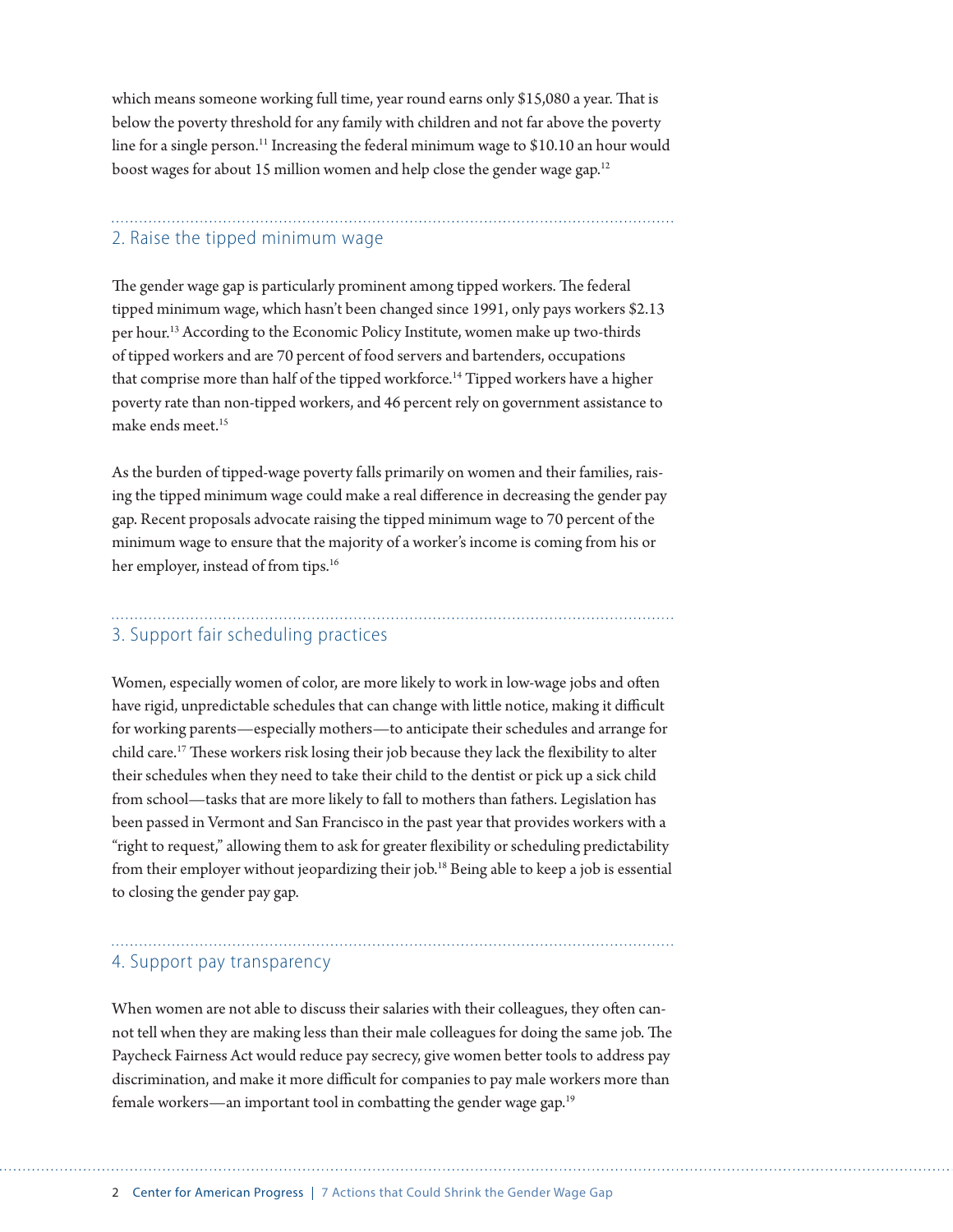### 5. Invest in affordable, high-quality child care and early childhood education

Each day, 11 million children spend time in the care of someone other than a parent.20 Among children under age 6, 65 percent either live with only a single parent who works or two parents who both work.<sup>21</sup> For parents of young children, particularly those who are low-income, the lack of affordable, high-quality early childhood programs can prevent working parents from ensuring that their families are cared for while they fulfill the demands of their jobs and can inhibit their long-term success. Furthermore, child care costed more than median rent in every state in 2012, yet access to reliable child care is a requirement for working parents to maintain employment.<sup>22</sup>

Legislation such as the proposed Strong Start for America's Children Act invests in high-quality and sustainable early learning environments for young children, working families, and the future of our country.<sup>23</sup> Investing in affordable, high-quality child care creates long-lasting structures that support both working parents and children, increasing women's ability to keep a job, excel in the workforce, and lower the gender wage gap.

#### 6. Pass paid sick days legislation

Everyone gets sick, but not everyone has time to get better. Almost 40 million U.S. workers, or about 40 percent of the private-sector workforce, do not have access to any paid sick days.<sup>24</sup> For part-time workers, that figure climbs to 73 percent.<sup>25</sup> As a result, these employees often must go to work sick, send their sick children to school, or leave their sick children at home alone because they fear they will be reprimanded or fired for missing work. A 2012 poll found that one-third of parents of young children report that they will experience negative job consequences if they have to miss work to stay home with a sick child.<sup>26</sup> Paid sick days would help close the gender wage gap by ensuring that women, who most often care for sick family members, would not lose pay or their jobs just because they or their child fell ill.

If employees must take unpaid leave from work when they fall ill, the loss of wages can take a toll. The strain is most acutely felt by low-income workers, most of whom are women; these workers are also the least likely group to have access to paid sick days.<sup>27</sup> Eleven cities and two states across the country have recognized that this is bad for workers, bad for business, and bad for public health and have thus taken the lead in pushing legislation to guarantee paid sick days for workers through active campaigns and bills at the state and municipal levels.<sup>28</sup> One such bill, the Healthy Families Act, would create a national standard by allowing workers to earn sick leave regardless of where they live.<sup>29</sup>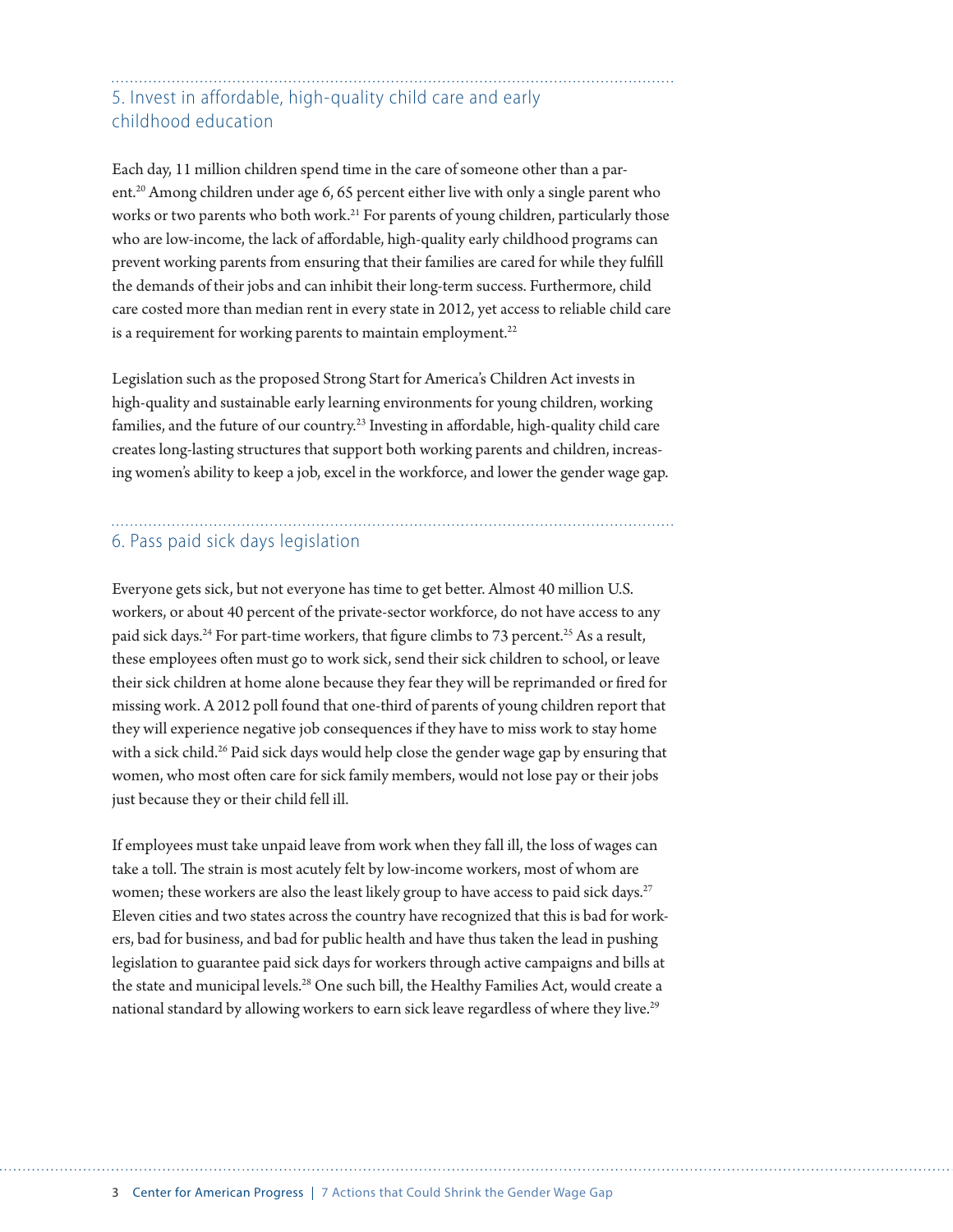# 7. Pass a national paid family and medical leave insurance program

Because caregiving responsibilities most often fall to women and mothers, women are more likely to have to leave the paid labor force to provide family care. Furthermore, working women can be targeted for discrimination and denied job opportunities altogether because of negative stereotypes about their caregiving roles—stereotypes that men are less likely to face. According to estimates, slightly more than 10 percent of the gender wage gap is due to women spending less time in the labor force than men, often stemming from these disproportionate family care responsibilities.<sup>30</sup> Access to paid leave has been proven to shorten time away from work and facilitate re-entry into the workforce and makes it more likely that women will return to work, return to their previous employer, and return with the same or higher wages, all of which can help to close the wage gap.31 And when gender-neutral paid family leave is offered, men are more likely to take it, which reduces stigma and caregiving penalties for workers.

A national paid family and medical leave insurance program would provide wage replacement to working women—and men—when they must take time off to care for their families, bolstering families' economic security. Paid leave would help reduce the gaps in work histories, which women are more likely to experience, that contribute to the wage gap and affect women's opportunities to rise through the ranks. The United States is the only developed country that does not guarantee workers paid maternity leave after the birth or adoption of a child.<sup>32</sup> In fact, only 12 percent of U.S. workers have access to paid family leave through their employers.33 California, New Jersey, and Rhode Island have implemented state-level paid family leave programs, and a national system such as that proposed in the Family and Medical Insurance Leave Act, or FAMILY Act, would help decrease the impact of the gender wage gap by supporting the vital work of caregivers and reinforcing families' economic security.34

The seven actions outlined here offer concrete opportunities to reduce the gender wage gap in the United States. Together, they can help further the cultural and structural change that will bring us closer to making the 22 percent wage gap a thing of the past.

*Sarah Jane Glynn is the Associate Director for Women's Economic Policy at the Center for American Progress. Milia Fisher is a Research Assistant with the Women's Initiative at the Center. Emily Baxter is a Research Assistant for the Economic Policy team at the Center.*